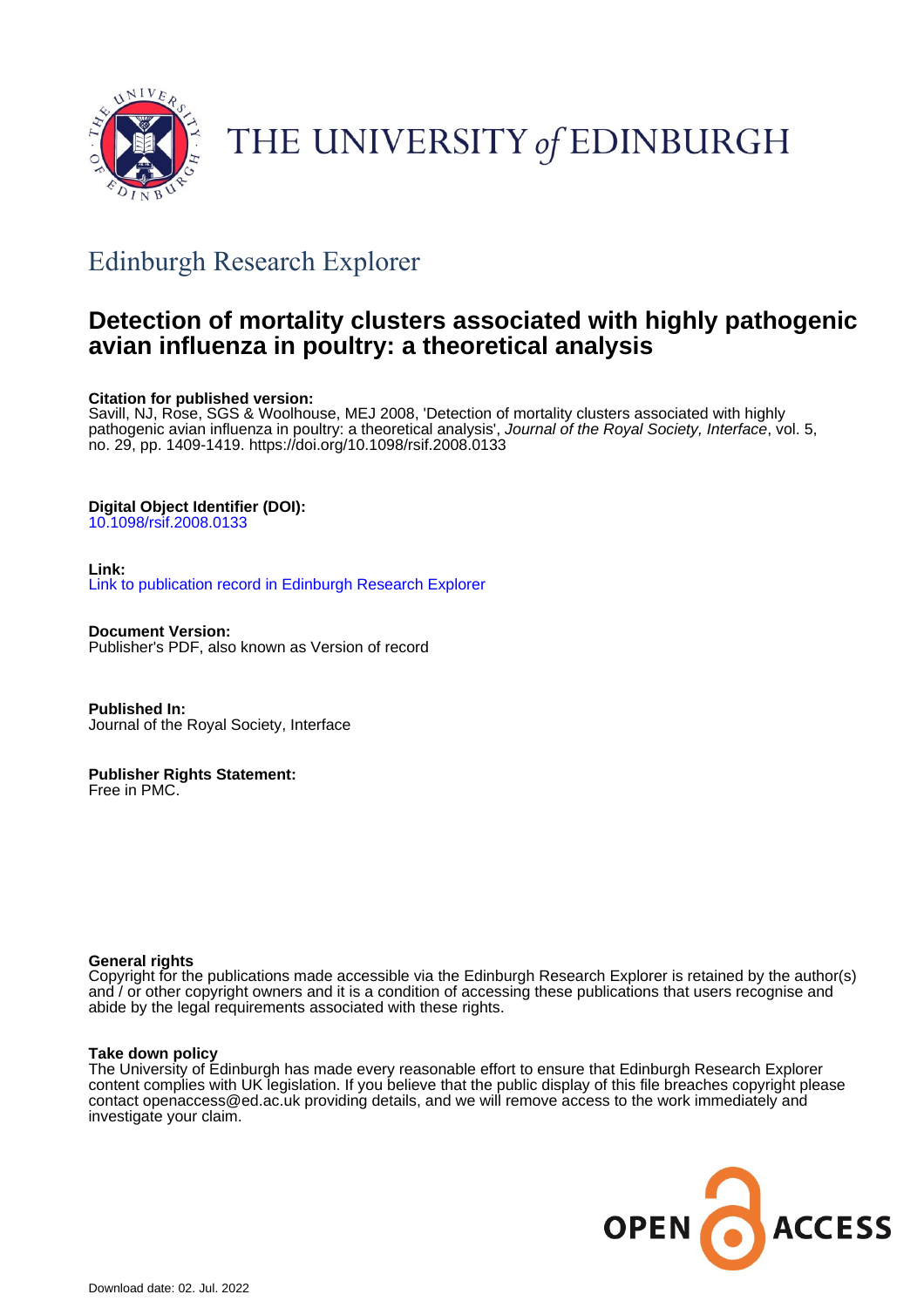

# Detection of mortality clusters associated with highly pathogenic avian influenza in poultry: a theoretical analysis

Nicholas J. Savill\*, Suzanne G. St. Rose and Mark E. J. Woolhouse

Centre for Infectious Diseases, Ashworth Laboratories, Institute of Immunology and Infection Research, University of Edinburgh, The King's Buildings, West Mains Road, Edinburgh EH9 3JT, UK

Rapid detection of infectious disease outbreaks is often crucial for their effective control. One example is highly pathogenic avian influenza (HPAI ) such as H5N1 in commercial poultry flocks. There are no quantitative data, however, on how quickly the effects of HPAI infection in poultry flocks can be detected. Here, we study, using an individual-based mathematical model, time to detection in chicken flocks. Detection is triggered when mortality, food or water intake or egg production in layers pass recommended thresholds suggested from the experience of past HPAI outbreaks. We suggest a new threshold for caged flocks—the cage mortality detection threshold—as a more sensitive threshold than current ones. Time to detection is shown to depend nonlinearly on  $R_0$  and is particularly sensitive for  $R_0 < 10$ . It also depends logarithmically on flock size and number of birds per cage. We also examine how many false alarms occur in uninfected flocks when we vary detection thresholds owing to background mortality. The false alarm rate is shown to be sensitive to detection thresholds, dependent on flock size and background mortality and independent of the length of the production cycle. We suggest that current detection thresholds appear sufficient to rapidly detect the effects of a high  $R_0$  HPAI strain such as H7N7 over a wide range of flock sizes. Time to detection of the effects of a low  $R_0$  HPAI strain such as H5N1 can be significantly improved, particularly for large flocks, by lowering detection thresholds, and this can be accomplished without causing excessive false alarms in uninfected flocks. The results are discussed in terms of optimizing the design of disease surveillance programmes in general.

Keywords: avian influenza; mathematical model; surveillance

## 1. INTRODUCTION

Surveillance is at the centre of any strategy in the prevention, control and eradication of human, livestock and wild animal infectious diseases ([Weinberg 2005;](#page-11-0) King et al[. 2006\)](#page-11-0). With the increasing emergence of new infectious diseases into often large naive populations, the rapid detection and characterization of these diseases is crucial in preventing potentially catastrophic epidemics. Four examples where the lack of early detection has caused socially and economically disastrous epidemics are foot-and-mouth disease in the UK in 2001 [\(Anderson 2002;](#page-10-0) [Haydon](#page-11-0) et al. 2003), SARS in East Asia in 2003 ([Ho & Su 2004\)](#page-11-0), highly pathogenic avian influenza (HPAI) H7N1 in Italy in 1999 (Capua  $\&$ [Marangon 2000\)](#page-11-0) and HPAI H7N7 in The Netherlands in 2003 ([Elbers](#page-11-0) et al. 2004a). In particular to HPAI, the escalating number of epidemics of HPAI viruses in domestic poultry around the world, the endemicity of H5N1 virus in poultry in southern China (Li et al[. 2004\)](#page-11-0) and its potential mutation into a human transmissible form have heightened the awareness of rapid detection of infection in poultry and humans ([Ferguson](#page-11-0) et al. [2004](#page-11-0); [Food and Agriculture Organisation and World](#page-11-0) [Organisation for Animal Health 2005](#page-11-0); [Kuiken](#page-11-0) et al. [2005](#page-11-0); [Capua & Alexander 2006](#page-11-0)).

At present, there is little quantitative understanding of how long it takes to detect the effects of HPAI infection in commercial poultry flocks, and how such time to detection is affected by various factors such as flock size, species, age and housing. It is important to know this for several reasons. First, in an epidemic situation, it is vitally important to trace contacts between farms on which infection has been notified and farms that are at risk of infection. Fast and efficient tracing of contacts is essential in the combat of such diseases. Knowing the temporal window during which a farm is infectious focuses limited resources on tracing farms at risk. Second, national planning for disease control requires a good understanding of disease dynamics on farms in order to inform models of the transmission dynamics between farms. Some key

<sup>\*</sup>Author for correspondence (nick.savill@ed.ac.uk).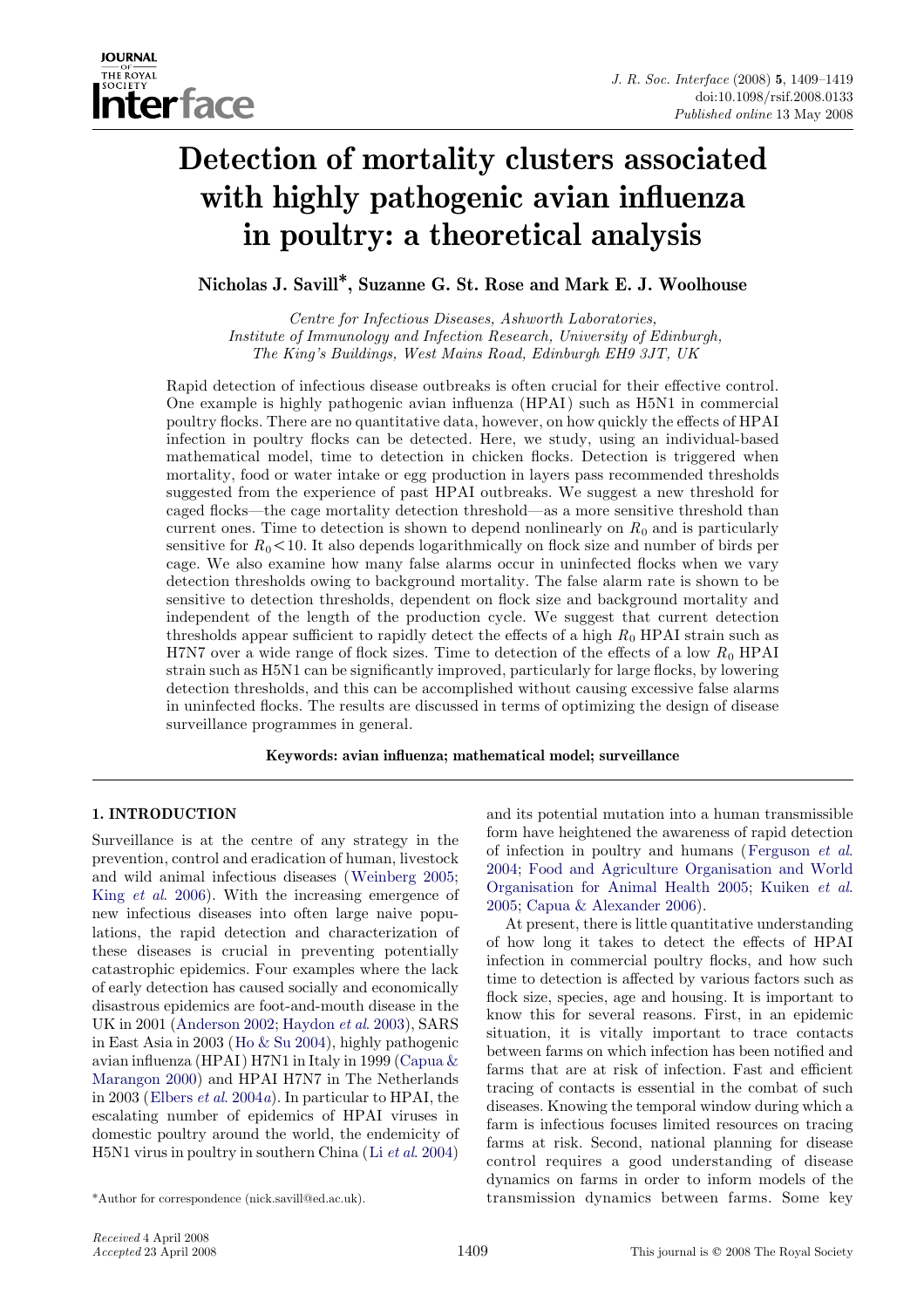parameters for such models are time to detection and farm latent and infectious periods, all of which can be inferred from well-parametrized mathematical models.

How HPAI infection is detected in a flock will depend on how rapidly the disease kills clinically apparent birds. If death is sudden with little or no clinical signs, then rapidly rising mortality may be the first indication that something is amiss. If clinical signs are more apparent, then decreased food and water intake or reduced egg production in layers may be the first indication. Deciding whether something is wrong with a flock is made difficult by the day-to-day variation in bird deaths, food and water usage and egg production. Even in healthy commercial poultry flocks, a small number of deaths are expected. Typical daily mortalities are approximately 0.01–0.15% ([McMullin 2006;](#page-11-0) [Elbers](#page-11-0) et al. 2007).

To guide the decision of whether to consult veterinary practitioners and inform the authorities, several thresholds have been recommended in The Netherlands as a temporary precaution due to HPAI outbreaks in Italy ([Elbers](#page-11-0) et al. 2004a) and during and after the severe HPAI outbreaks in The Netherlands in 2003 (Elbers et al. [2004](#page-11-0)a, [2005,](#page-11-0) [2007](#page-11-0)). Currently, the recommended thresholds for chickens are ([Elbers](#page-11-0) et al[. 2007](#page-11-0))

- greater than  $0.5\%$  mortality over two consecutive days for floor-reared layers and broilers,
- greater than  $0.25\%$  mortality over two consecutive days for caged layers, and
- food or water intake or egg production in layers down 5% over two consecutive days.

An additional weekly mortality detection threshold of 3% was instigated by the Dutch authorities during and after the 2003 outbreak ([Elbers](#page-11-0) et al. 2004a).

There are two important constraints on setting the level of a detection threshold. First, they should not be too high otherwise they could lead to infections going unnotified for several critical days. The key to controlling avian influenza—as well as many other human and animal infectious diseases—is rapid reporting so that control measures can be quickly implemented. Second, they should not be too low otherwise false alarms in uninfected flocks will occur. Too many false alarms would overstretch diagnostic laboratories, thus creating long waiting times for critical test results. This situation needs to be avoided, especially during an epidemic.

The aim of this paper is to study, using mathematical models, the relationship between detection thresholds and false alarm rate in uninfected flocks and the trade-off between lowering detection thresholds to speed detection in infected flocks and increasing false alarm rate in uninfected flocks.

During this work, it became clear that the above detection thresholds were not able to detect infection rapidly in caged systems. In such systems, it is likely that infection will be detected when many birds appear dead within a single cage ([Tsukamoto](#page-11-0) et al. 2007). The above detection thresholds are generally too insensitive to pick up such cases. Therefore, in addition to the above thresholds, we include a fourth which we call the cage mortality detection threshold. This threshold is defined as at least one cage containing more than a given proportion of dead birds. Later in this paper we suggest a value for this proportion.

Note that we are assuming in this paper that detection means farmers becoming aware of a problem in their flocks. The period from when a farmer becomes aware of a problem to when the authorities declare an HPAI infection is subject to a completely different set of issues, as exemplified by other HPAI epidemics [\(Capua &](#page-11-0) [Marangon 2000](#page-11-0); [Elbers](#page-11-0) et al. 2004a; [Tsukamoto](#page-11-0) et al. [2007\)](#page-11-0), and ones we will not consider here.

#### 2. METHODS

#### 2.1. Relationship between detection thresholds and false alarm rate in uninfected flocks

A mortality detection threshold gives the minimum proportion of birds that must die within a given number of days to trigger detection. Let  $\alpha$  be that minimum proportion and  $T$  the number of days. If the flock size is N birds, then the minimum number of birds that must die is  $\alpha N$ , where  $\alpha N$  is rounded up to the nearest integer. Assuming that the daily background rate of bird deaths, b, is constant over a production cycle, then the probability of a bird dying in  $T$  days is  $1-\exp(-bT)$ . The probability of  $\alpha N$  birds dying in T days is given by the binomial distribution with parameters N and  $p=1-\exp(-bT)$ . We require the probability,  $P(\alpha, T, b, N)$ , of at least  $\alpha N$  deaths in T days; this is given by  $1-D(\alpha N-1; N, 1-\exp(-bT))$ where D is the binomial cumulative density function.

First, consider the weekly mortality detection threshold  $\alpha_{\rm w}$ . Mortality is calculated each day over the last 7 days. Therefore, if the production cycle lasts C days, then mortality is calculated  $C-6$  times during the production cycle. The expected number of false alarms during the production cycle,  $f_{\rm w}$ , is therefore

$$
(C-6)P(\alpha_{\rm w}; T=7, b, N) = f_{\rm w}.
$$
 (2.1)

Given C,  $\alpha_{\rm w}$ , T, b and N, it is a simple matter to calculate  $f_{\rm w}$  using the regularized incomplete beta function. We also want to solve the equation for  $\alpha_{\rm w}$ given  $f_w$ . This cannot be done analytically, and so a numerical technique is required. In this paper, we use the bisection method with a tolerance of  $10^{-10}$ .

For the daily mortality detection threshold  $\alpha_d$ , mortality has to be greater than some threshold on two consecutive days. Thus, the value of the threshold that causes  $f_d$  false alarms per production cycle is found by solving the equation

$$
(C-1)P2(\alpha_d; T = 1, b, N) = f_d.
$$
 (2.2)

In caged systems, the death of most birds within an infected cage will be readily detected. We propose a cage mortality detection threshold  $\alpha_c$ , such that if there are *n* birds per cage, then the death of more than  $\alpha_c n$ birds in a single cage will trigger detection. Deaths of all birds within a cage are likely to occur in less than a week. Therefore, the value of the threshold that causes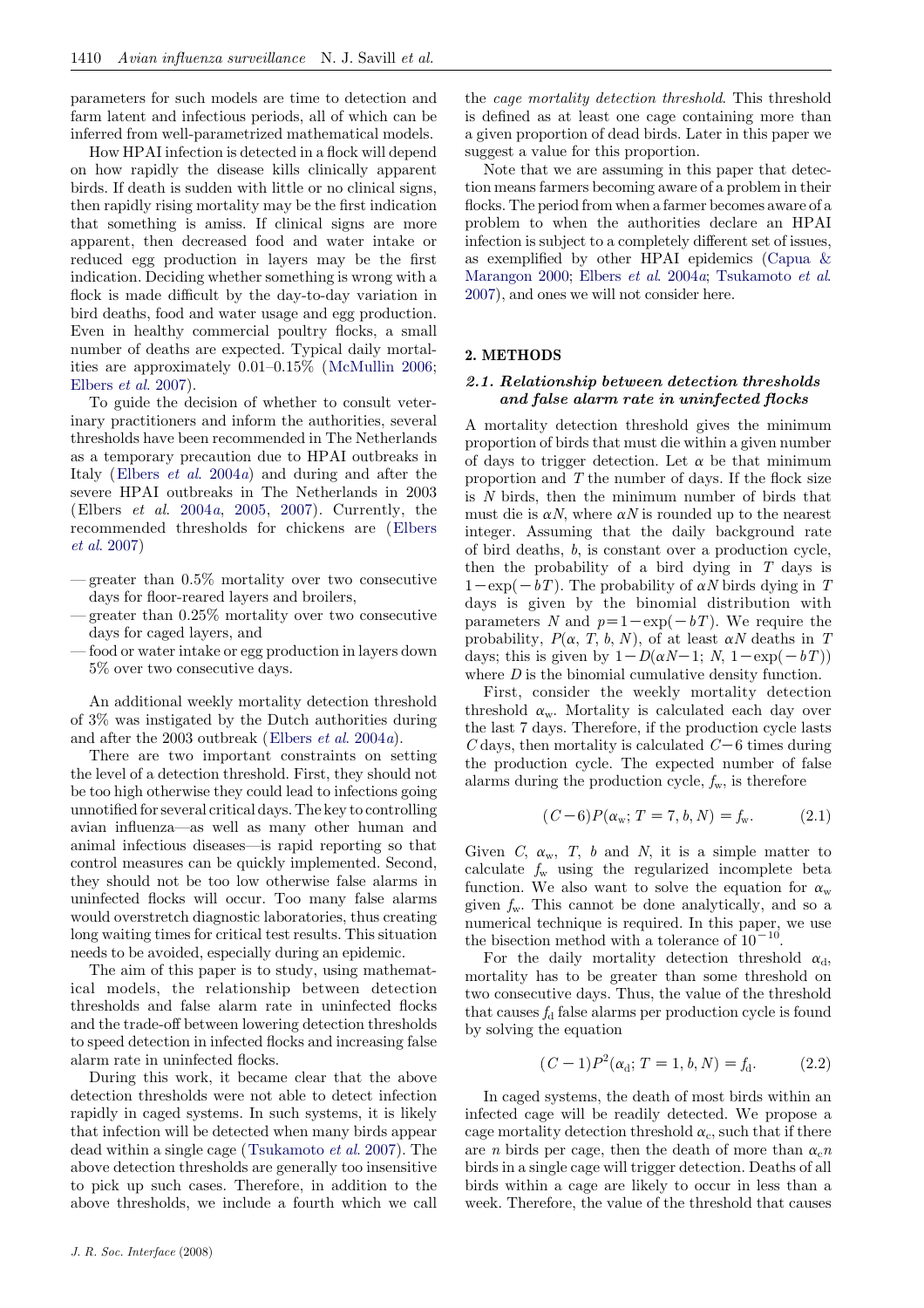<span id="page-3-0"></span>

| parameter                            | description                                                                     | H5N1                                                             | H7N7                                                        |
|--------------------------------------|---------------------------------------------------------------------------------|------------------------------------------------------------------|-------------------------------------------------------------|
| <i>viral subtype parameters</i>      |                                                                                 |                                                                  |                                                             |
| L                                    | minimum duration of latent period                                               | 24; Shortridge <i>et al.</i> $(1998)$                            | 24; van der Goot et al. $(2005)$                            |
|                                      | in hours                                                                        |                                                                  |                                                             |
|                                      | mean duration of latent period in hours 36<br>maximum duration of latent period | 48                                                               | 48<br>72                                                    |
|                                      | in hours                                                                        |                                                                  |                                                             |
| A                                    | minimum duration of asymptomatic                                                | 24; Shortridge <i>et al.</i> $(1998)$                            | 94; van der Goot et al. $(2005)$                            |
|                                      | period in hours                                                                 |                                                                  |                                                             |
|                                      | mean duration of asymptomatic period 33<br>in hours                             |                                                                  | 151                                                         |
|                                      | maximum duration of asymptomatic<br>period in hours                             | 42                                                               | 209                                                         |
| $\cal S$                             | minimum duration of symptomatic<br>period in hours                              | 6; Shortridge <i>et al.</i> $(1998)$                             | 0; van der Goot et al. $(2005)$                             |
|                                      | mean duration of symptomatic period 6<br>in hours                               |                                                                  | 12                                                          |
|                                      | maximum duration of symptomatic                                                 | 6                                                                | 24                                                          |
|                                      | period in hours                                                                 |                                                                  |                                                             |
| $p_{\rm S}$                          | probability of clinical signs                                                   | 0.5; Shortridge <i>et al.</i> $(1998)$                           | 1; Elbers <i>et al.</i> $(2007)$                            |
| $\mu_{\rm f}$                        | mean infectiousness of virus excreted<br>in faeces in 1 hour                    | $0.0027$ ; derived from Tiensin et al.<br>(2007)                 | 0.067; derived from van der Goot<br>$et\ al.\ (2005)$       |
| $\mu_{\rm a}$                        | mean infectiousness of airborne virus<br>excreted in 1 hour                     | $0.00027$ ; derived from Tiensin et al.<br>(2007)                | 0.0067; derived from van der<br>Goot <i>et al.</i> $(2005)$ |
| $\boldsymbol{d}$                     | percentage reduction in facces infec-<br>tiousness per hour                     | $5\%;$ Shortridge <i>et al.</i> (1998)                           | 5%; Shortridge et al. $(1998)$                              |
| flock and housing parameters         |                                                                                 |                                                                  |                                                             |
| $\boldsymbol{b}$                     | daily background mortality                                                      | $0.05\%$ ; McMullin (2006) and Elbers <i>et al.</i> (2007)       |                                                             |
| $z_{\rm f}$                          | dispersal distance (number of cages) of                                         | $1$ ; this paper                                                 |                                                             |
|                                      | infective faeces                                                                |                                                                  |                                                             |
| $z_{\rm a}$                          | dispersal distance (number of cages) of<br>airborne virus                       | $1;$ this paper                                                  |                                                             |
| detection threshold parameters       |                                                                                 |                                                                  |                                                             |
| с                                    | times per day birds are checked                                                 | 2                                                                |                                                             |
| $\alpha_{\rm d}$                     | daily mortality                                                                 | 0.5%; Elbers <i>et al.</i> $(2004a)$<br>3%; Elbers et al. (2005) |                                                             |
| $\alpha_{\rm w}$                     | weekly mortality<br>cage mortality                                              | $50\%$ ; this paper                                              |                                                             |
| $\alpha_{\rm c}$<br>$\alpha_{\rm s}$ | clinical signs                                                                  | 5%; Elbers et al. $(2004a)$                                      |                                                             |
|                                      |                                                                                 |                                                                  |                                                             |

Table 1. Model parameters and their values.

 $f_c$  false alarms per production cycle is found by solving the equation

$$
(C-6)P(\alpha_c; T=7, b, N=n) = f_c.
$$
 (2.3)

#### 2.2. Individual-based model of HPAI transmission in infected flocks

The model we use for HPAI transmission in infected flocks is the same as in previous work [\(Savill](#page-11-0) *et al.*) [2006](#page-11-0)). It is an individual-based model. Each bird has parameter values randomly chosen from appropriate distributions, and we track the infection status of each bird. Birds are assigned a latent period, an asymptomatic period, a symptomatic period and infectiousness rates for virus excreted in faeces and exhaled. All model parameters are given in table 1.

In terms of the model, floor-reared birds are a special case of caged birds with just one cage.

The status of the birds and the infectiousness of faeces are updated every hour. At hour 0, we assume that a small amount of infective faeces (equal to the

J. R. Soc. Interface (2008)

amount of infective faeces one bird excretes in an hour) enters a single cage in a caged system or is deposited on the floor in a floor-reared system. The rate of infection,  $r_i$ , of susceptible bird i in cage j is given by bird susceptibility multiplied by the infectiousness of infective faeces and airborne virus in that cage and divided by the number of birds per cage (thus assuming frequency-dependent transmission), i.e.

$$
r_i = s \cdot \frac{T_{f,j} + T_{a,j}}{n},\tag{2.4}
$$

where  $s$  is bird susceptibility;  $n$  is the number of birds per cage;  $T_{f,j}$  is the infectiousness of infective faeces in cage j; and  $T_{a,i}$  is the infectiousness of airborne virus in cage j. Bird susceptibility, s, is set to 1 with no loss of generality if we assume susceptibility to infection via the faecal–oral and respiratory routes is the same.

Our simulations assume frequency-dependent transmission. Density-dependent transmission would lead to R decreasing as birds die during the outbreak because birds would experience fewer contacts. However, because very few birds die before detection, the change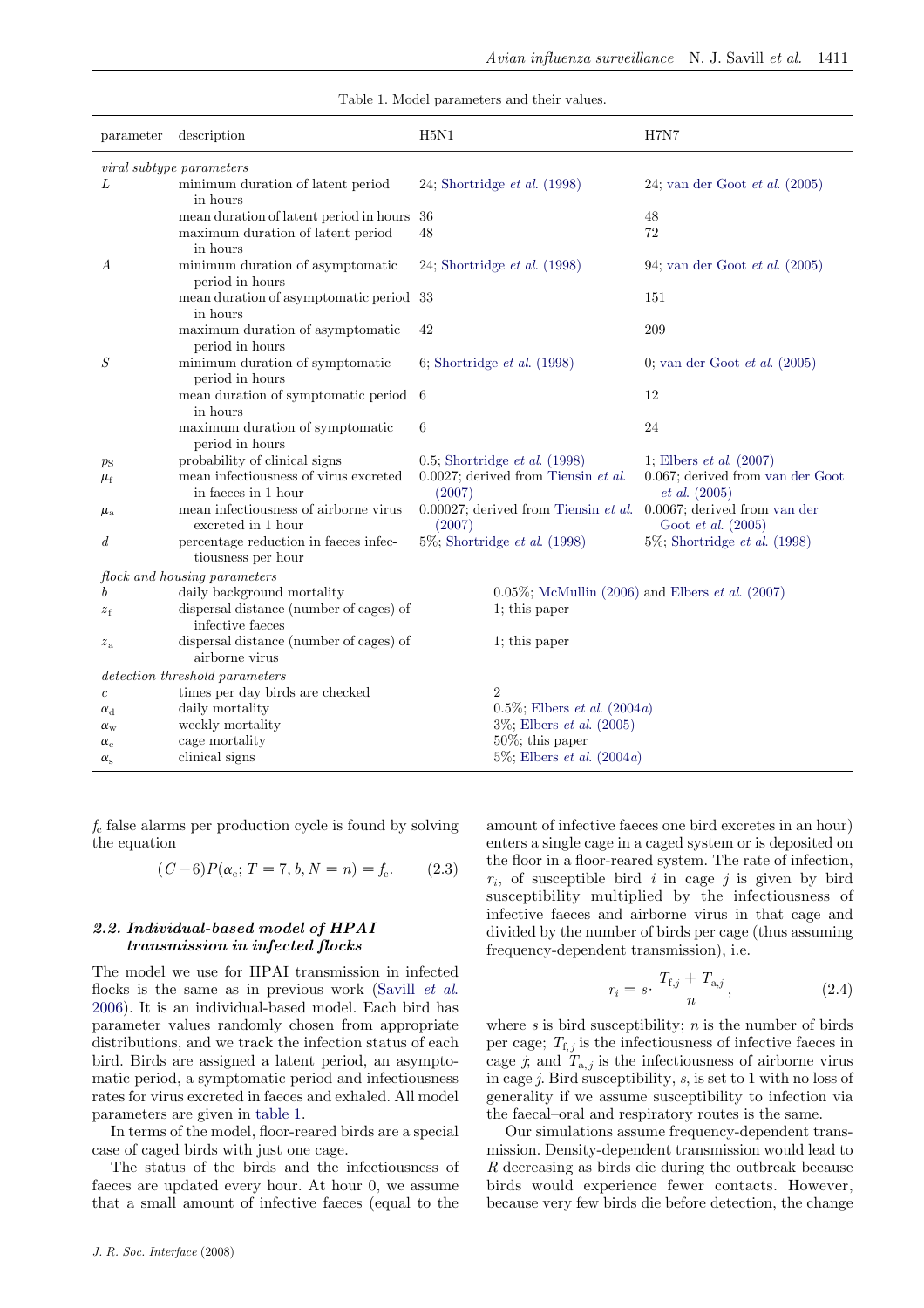<span id="page-4-0"></span>

Figure 1. (a) Expected number of false alarms per production cycle against daily mortality detection threshold for various background daily mortality rates for a flock of 10 000 birds and production cycle of 365 days. (b) The values of the daily mortality detection threshold against flock size that give one false alarm per 1000 production cycles for various background daily mortality rates and a production cycle of 365 days. (c) The values of the daily mortality detection threshold against the length of the production cycle that give one false alarm per 1000 production cycles for various background daily mortality rates and a flock of 10 000 birds. (d ) The values of the daily mortality detection threshold against daily background mortality rate that give one false alarm per 1000 production cycles for various flock sizes and a production cycle of 365 days.  $(a-c)$  Black solid line, 0.01% background daily mortality rate; red dashed line, 0.05%; green dot-dashed line, 0.1%; blue double dot-dashed line, 0.2%.  $(d)$  Black solid line, 1000 birds; red dashed line, 10 000; green dot-dashed line, 100 000.

in R would be negligible. Hence, our results would not be affected if we had chosen density-dependent transmission instead.

Once bird i becomes infected, it is latent (asymptomatic and non-infectious) for  $L_i$  hours. It then becomes asymptomatic and infectious for  $A_i$  hours. We assume that the infectiousness of birds is constant throughout the infectious period. At the end of the asymptomatic period, birds have a probability  $p<sub>S</sub>$  of becoming symptomatic, otherwise they die. Symptomatic bird  $i$  is infectious for  $S_i$  hours and then dies. We assume that dead birds are not infectious. We consider two cases of HPAI for which we have some data: H5N1 and H7N7. H5N1 is characterized by rapid death within 2–4 days with few apparent clinical signs before death and virus excretion 1 day after infection ([Shortridge](#page-11-0) et al. 1998; [Tsukamoto](#page-11-0) et al. 2007). With very little other data to proceed on, we assume that a bird's latent period in hours is randomly drawn from the distribution  $24+$ Binomial(24, 0.5) that gives a minimum latent period of 24 hours, a maximum of 48 hours and a mean of 36 hours [\(table 1\)](#page-3-0). A bird's asymptomatic period in hours is drawn from the distribution  $24+\text{Binomial}(18, 0.5)$ . Birds have a 50% chance of showing clinical signs reduced food or water intake or egg production in layers—and if they do, they die after 6 hours. A more detailed quantitative analysis of the H7N7 virus from the Dutch 2003 epidemic has established that the latent period in chickens is approximately 1–2 days (modelled as  $24+\text{Binomial}(48, 0.5)$ ) and the infectious period is 6.3 days with a 95% CI from 3.9 to 8.7 days  $(modelled as 94+Binomial(115, 0.5); van der Goot *et al.*$  $(modelled as 94+Binomial(115, 0.5); van der Goot *et al.*$  $(modelled as 94+Binomial(115, 0.5); van der Goot *et al.*$ [2005](#page-11-0)). Elbers et al[. \(2007\)](#page-11-0) noted that infected farms in the Dutch 2003 epidemic experienced some reduced food and water intake the day before mortality began to rise. We therefore allow all birds to become symptomatic with the symptomatic period distributed as Binomial(24, 0.5).

At the beginning of a simulated hour, we reduce the infectiousness of infective faeces,  $T_f$ , in all cages by a proportion d. The default value of d models the loss of infectiousness in wet faeces at 25*8*C ([Shortridge](#page-11-0) et al. [1998](#page-11-0)). We next calculate the infectiousness of any new faeces that have been excreted by all infectious birds in each cage, which, for cage  $i$ , is given by

$$
T_{f,j}^{\text{new}} = \sum_{i \in \text{infections bird in cage } j} E_{f,i}, \tag{2.5}
$$

where  $E_{f,i}$  is the infectiousness of faeces excreted by infectious bird  $i$  in 1 hour.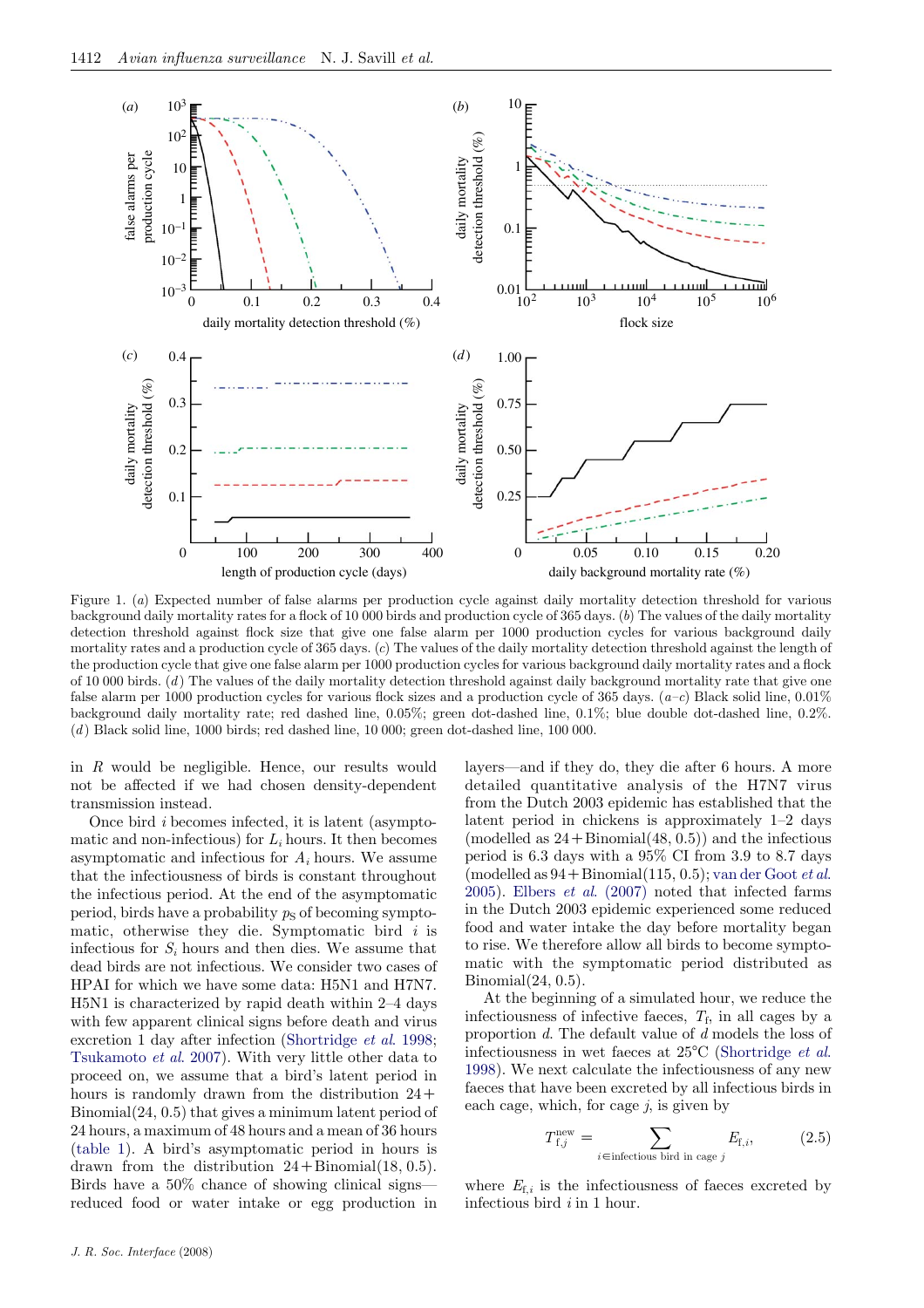<span id="page-5-0"></span>

Figure 2. Expected number of false alarms per production cycle against weekly mortality detection threshold for various background daily mortality rates (black solid line, 0.01%; red dashed line, 0.05%; green dot-dashed line, 0.2%; blue double dot-dashed line, 0.5%) for a flock of 10 000 birds and production cycle of 365 days.

Faeces are spread equally among neighbouring cages a distance  $z_f$  cages away. We have no estimate for how far faeces can be spread in caged flocks; we assume spread to only contiguous cages, although faeces could be moved farther distances on egg belts and feed tracks, for example. It is known that the spread of infection is slower in caged systems than in floor-reared systems [\(Shortridge](#page-11-0) et al. 1998; Sims et al[. 2003](#page-11-0)a; [Elbers](#page-11-0) et al. [2007](#page-11-0); [Tsukamoto](#page-11-0) et al. 2007).

Also, at the beginning of each simulated hour, we calculate the infectiousness of airborne virus exhaled in each cage. Virus exhaled by birds in cage  $j$ is given by

$$
T_{\text{a},j}^{\text{new}} = \sum_{i \in \text{infections bird in cage }j} E_{\text{a},i}, \tag{2.6}
$$

where  $E_{a,i}$  is the infectiousness of airborne virus excreted by an infectious bird  $i$  in 1 hour. Airborne virus is assumed to spread equally among neighbouring cages a distance z<sup>a</sup> cages away.

We assume that airborne virus is less infectious than that in faeces ([Shortridge](#page-11-0) et al. 1998; [Tsukamoto](#page-11-0) et al. [2007](#page-11-0)). There is no quantitative estimate for the relative infectiousness of these transmission routes, so we assume that transmission via faeces is 10 times more likely than through inhalation. (Analysis not shown here demonstrates that our results are insensitive to transmission route.) We assume that  $E_{\text{f},i}$  and  $E_{\text{a},i}$  vary among birds. Their true distributions are unknown, so we assume that they are normally distributed with means  $\mu_f$  and  $\mu_a$  and standard deviations 0.25 $\mu_f$  and  $0.25\mu_a$ , respectively. The results in this paper are robust to the width of these distributions. We use an estimate of  $R_0 = 2.5$  for H5N1 ([Tiensin](#page-11-0) *et al.* 2007) and  $R_0 = 208$ for H7N7 [\(van der Goot](#page-11-0) et al. 2005) to determine mean faeces infectiousness.

The flock is checked  $c=2$  times per day, once in the morning and once in the evening. A tally of dead birds is kept. Detection can occur in the following ways.



Figure 3. (a) Expected number of false alarms per production cycle against cage mortality detection threshold for various numbers of birds per cage (black solid line, 5; red dashed line, 10; green dot-dashed line, 20; blue double dot-dashed line, 40; yellow dot-dashed line, 80), a background mortality of 0.05% and a production cycle of  $365$  days. (b) The values of the cage mortality detection threshold against birds per cage that give one false alarm per 1000 production cycles for various background daily mortality rates (black solid line, 0.01%; red dashed line, 0.05%; green dot-dashed line, 0.1%; blue double dot-dashed line, 0.2%) and a production cycle of 365 days.

- Mortality greater than  $\alpha_d$  in two consecutive 24 hour periods.
- Mortality greater than  $\alpha_w$  within the last 168 hours.
- Reduction in food or water intake or egg production in layers of  $\alpha_s$  over two consecutive days. This is found by dividing the number of symptomatic birds by the number of birds alive.
- A single cage with at least  $\alpha_c n$  dead birds.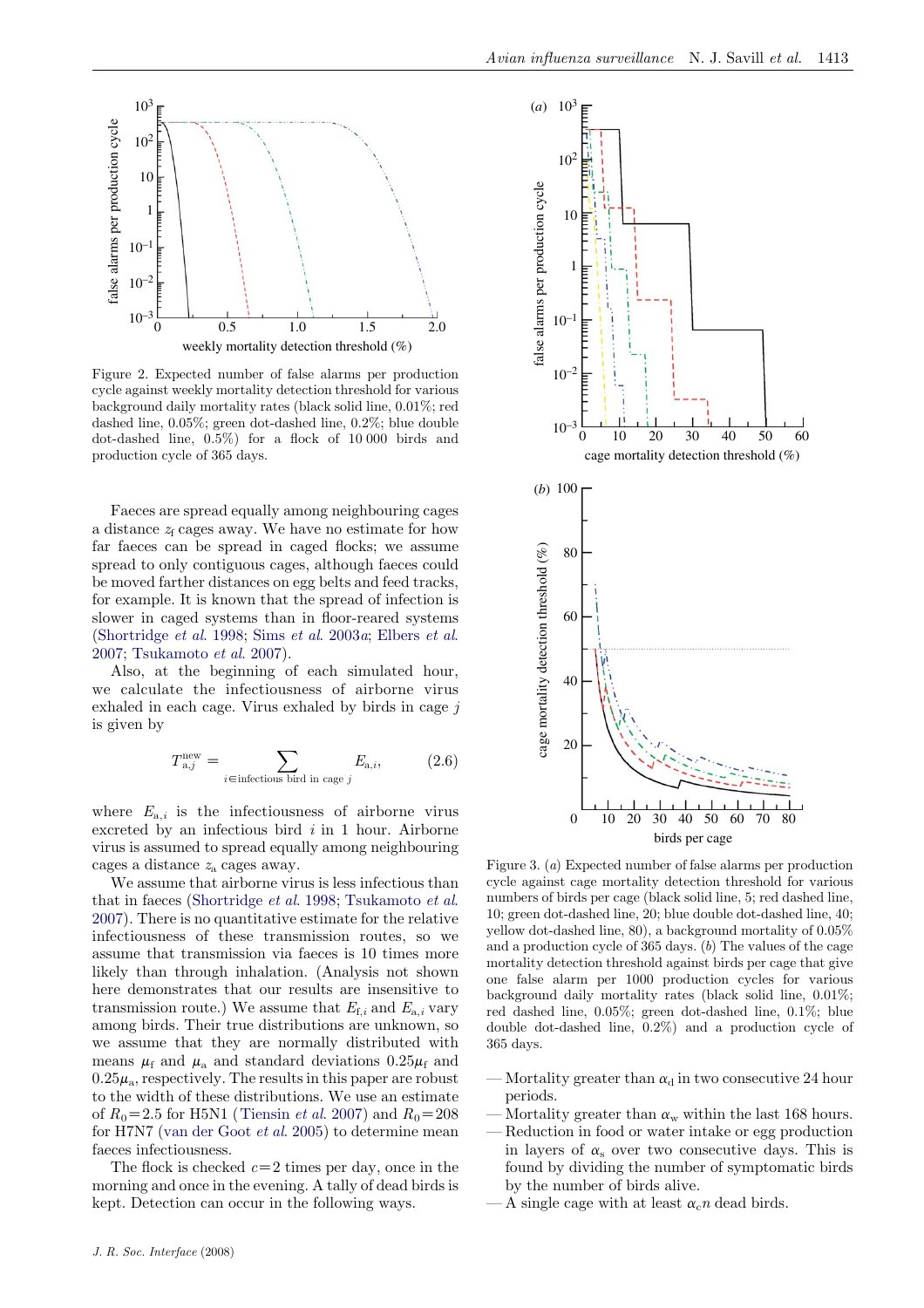As well as death by infection, birds also die of other causes at a rate b per day. [McMullin \(2006\)](#page-11-0) noted mortality rates between 0.05 and 0.1% per day for broilers and 0.014% per day for breeding birds and commercial layers. Elbers et al[. \(2007\)](#page-11-0) estimated a mean mortality of 0.03% for caged layers, 0.04% for organic layers, 0.07% for broilers, 0.04% for up to 11-week-old turkeys and 0.1% for greater than 15-week-old turkeys.

## 3. RESULTS AND DISCUSSION

### 3.1. Relationship between detection thresholds and false alarm rate in uninfected flocks

We first examine the relationship between false alarm rate and the daily detection threshold in uninfected flocks. Figure  $1a$  shows the expected number of false alarms per production cycle as the daily mortality detection threshold is varied for different background mortality rates and a flock size of 10 000 birds (equation (2.2)). The most striking result is the sensitivity of false alarm rate to the detection threshold. Taking a background mortality of 0.05% as an example (red dashed line), for detection thresholds up to 0.093%, a flock is expected to have at least one false alarm during its production cycle. To achieve, say, a 1000-fold reduction in false alarm rate to 0.1% only requires the threshold to rise to 0.13%. This graph demonstrates that setting a detection threshold high enough makes the chance of a false alarm negligible; setting it slightly too low and false alarms become very frequent. The current recommended threshold of 0.5% means that false alarms will never happen for typical background mortality and for a flock of 10 000 birds. Note that these and the following results are independent of the characteristics of any AI subtype because we are examining uninfected flocks.

For illustrative purposes, we fix the false alarm rate at 1 per 1000 production cycles, and examine how the threshold varies with flock size (figure  $1b$ ), length of production cycle (figure  $1c$ ) and background mortality rate (figure  $1d$ ).

[Figure 1](#page-4-0)b shows the daily mortality detection threshold such that the false alarm rate is 1 per 1000 production cycles for varying flock size and background mortality rates. As flock size increases and background mortality decreases, the minimum threshold drops. For a given flock size and background death rate, a threshold above the curve will give less than one false alarm per 1000 production cycles and a threshold below the curve will give more than one false alarm per 1000 production cycles. Thus, the currently recommended threshold of 0.5% would cause more than one false alarm per 1000 production cycles for flocks with less than approximately 1000 birds and typical background mortalities of 0.05%. The discontinuities in the curves are not artefacts or numerical errors; they are due to the detection threshold  $\alpha_d$ , which is a continuous parameter, being transformed into a discrete number of birds, i.e.  $\alpha_d N$ .

[Figure 1](#page-4-0)c shows that daily mortality detection thresholds (for one false alarm per 1000 production cycles and a flock size of 10 000 birds) is insensitive to the length of the production cycle. This is because the number of false alarms during a production cycle is linearly related to the length of the production cycle, and a linear change in false alarm rate (at approx. 1 per 1000 production cycles) can be accomplished with very small changes to the detection threshold (figure  $1a$ ).

Figure  $1d$  shows the sensitivity of the daily mortality detection threshold against background mortality for a false alarm rate of 1 per 1000 production cycles and varying flock sizes. For small background death rates (typical of commercial poultry flocks), the detection threshold for a given false alarm rate rises approximately linearly with the background death rate.

We next turn to the weekly mortality detection threshold. [Figure 2](#page-5-0) shows the expected number of false alarms per production cycle as the weekly mortality detection threshold is varied for different background mortality rates and a flock size of 10 000 birds. The qualitative results are the same as for daily mortality detection thresholds except that the thresholds are, of course, higher. All the results that apply to the daily mortality detection threshold similarly apply to the weekly threshold.

Finally, we examine the cage mortality detection threshold. [Figure 3](#page-5-0)a shows how the false alarm rate depends sensitively on the cage mortality detection threshold for various numbers of birds per cage (usually between 5 and 80 birds) and a background mortality of 0.05%. The fewer birds per cage, the higher the threshold required to maintain a given false alarm rate. A threshold of 50% gives one false alarm per 1000 production cycles for five birds per cage. We propose that this could be used as a potential threshold value.

[Figure 3](#page-5-0)b shows how the cage mortality detection threshold changes for varying number of birds per cage such that the false alarm rate is 1 per 1000 production cycles for different background mortality rates. The threshold increases approximately linearly with the background mortality rate for a given number of birds.

## 3.2. Sensitivity analysis of time to detection in infected flocks

In this section, we analyse how the mortality and symptoms detection thresholds affect the time to detection in commercial poultry flocks infected with either H5N1 or H7N7. Furthermore, we explore whether time to detection can be improved by lowering detection thresholds without compromising false alarm rate in uninfected flocks.

[Figure 4](#page-8-0)a shows how time to detection varies with daily mortality detection threshold for different flock sizes (1000–100 000 birds) and a background mortality rate of 0.05% in H5N1-infected flocks. For a given threshold, time to detection rises logarithmically with flock size. This is owing to the longer time it takes for a certain proportion of the birds to die given the same initial infection of a small amount of infective faeces as flock size increases. At the current recommended threshold (shown by the vertical dotted line), flocks of 1000 birds are detected around day 5 post-infection, whereas flocks of 100 000 birds are detected around day 25 post-infection. The black dashed lines demarcate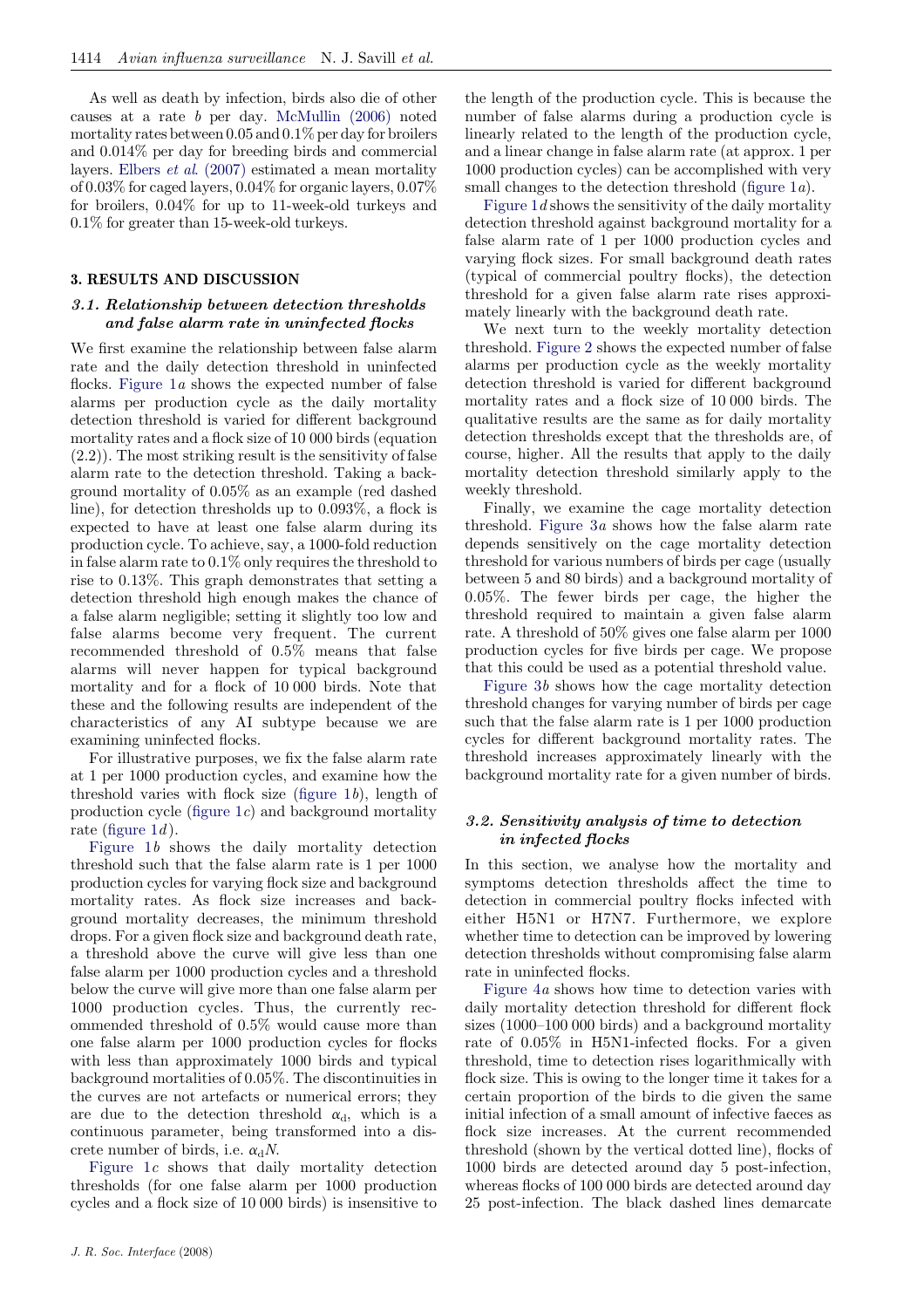regions of different false alarm rates in uninfected flocks (calculated using equation (2.2)). At the current recommended threshold, flocks of 1000 birds have a false alarm rate of approximately  $10^{-6}$ . Larger flock sizes have much smaller false alarm rates.

The main result one can draw from figure  $4a$  is that the daily mortality threshold can be lowered from its current recommended value while still keeping false alarm rate negligible. This is particularly true for larger flocks: time to detection for flocks of 100 000 birds can be improved from 25 days to approximately 10 days while keeping the false alarm rate less than 1 in 1000 per production cycle.

Time to detection versus weekly mortality detection threshold exhibits quantitatively and qualitatively similar results as for the daily mortality threshold [\(figure 4](#page-8-0)b). It might appear strange that detection can occur in less than a week. However, the definition of the weekly threshold is greater than 3% mortality within a week. In our simulations, such high rates of mortality often occur within a single day. Such a rapid rise in mortality is often observed in HPAI outbreaks (Bean et al[. 1985;](#page-10-0) Barr et al[. 1986](#page-10-0); [Capua & Marangon](#page-11-0) [2000](#page-11-0); Sims et al[. 2003](#page-11-0)b; [Selleck](#page-11-0) et al. 2003; [Ellis](#page-11-0) et al[. 2004;](#page-11-0) Kwon et al[. 2005](#page-11-0); [Department of the](#page-11-0) [Environment, Food and Rural Affairs 2007;](#page-11-0) [Elbers](#page-11-0) et al. [2007](#page-11-0); [Tsukamoto](#page-11-0) et al. 2007). Note that combining detection thresholds does not act synergistically to improve detection. Detection occurs whenever the first threshold is passed.

Time to detection for H7N7 (figure  $4d,e$ ) is less variable than for H5N1 due to its higher estimated  $R_0$ . Improvements in time to detection, by reducing detection thresholds, are therefore less pronounced; for example, only a day or two's improvement for flocks of 100 000 birds.

Time to detection using only the symptoms detection threshold takes very much longer than with mortality thresholds for H5N1 due to the short symptomatic period (figure  $4c$ ). Even for H7N7, where we have assumed that most birds show clinical signs, time to detection is several days longer than with mortality thresholds (figure  $4f$ ). This is not surprising given that the recommended symptoms threshold is 10 times less sensitive than the daily threshold. Presumably this threshold was set so high owing to the greater daily variation in food and water intake and egg production, compared with daily variation in mortality.

[Figure 5](#page-9-0)a shows the time to detection of H5N1 in caged birds versus the cage mortality detection threshold. For five birds per cage, time to detection is approximately 4 days and is almost independent of the cage mortality detection threshold. However, for 80 birds per cage, time to detection rises from 4 days for a less than 10% mortality threshold to 60 days at an 80% mortality threshold. Moreover, time to detection can be significantly improved without compromising on false alarms; for all the numbers of birds per cage, time to detection can be reduced to approximately 4 days while still maintaining a false alarm rate of less than  $10^{-6}$  per production cycle.

For H7N7 in caged birds, there is less change in time to detection with cage mortality detection threshold due to its higher estimated  $R_0$  than H5N1. As for floorreared birds, there is only a few days' improvement in time to detection as the detection threshold is reduced.

A whole host of factors related to virus subtype, host species, management practices and housing units, density and conditions ([Tsukamoto](#page-11-0) et al. 2007) not considered in this paper determine  $R_0$ . Instead of varying specific factors to determine their effect on time to detection, we can simply vary  $R_0$  via changes in faeces infectiousness. [Figure 6](#page-9-0) demonstrates that time to detection is independent of  $R_0$  for floor-reared flocks of approximately 1000 birds and for caged birds with less than approximately 20 birds per cage. For larger flock sizes and more birds per cage, detection can vary from days to weeks depending on the value of  $R_0$ . For a given  $R_0$ , the longer time to detection of H7N7 compared with H5N1 is due to its longer latent and infectious periods.

#### 4. CONCLUSION

HPAI outbreaks have been increasing in frequency over the past 10 years resulting in the deaths of millions of poultry and huge economic losses for affected countries ([McLeod](#page-11-0) et al. 2005). Surveillance systems of avian influenza in wild and domestic birds have thus become internationally important front line tools in preventing, detecting, controlling and eradicating epidemic and endemic diseases in poultry ([Capua & Alexander 2006\)](#page-11-0).

In this paper, we have focused on the use of surveillance to detect the effects of HPAI infection on commercial poultry flocks, namely rapidly rising mortality, clinical signs, reduced food and water intake and reduced egg production in layers. It is important that detection and confirmation by virus isolation occur as rapidly as possible as amply demonstrated by the H7N1 HPAI outbreak in Italy in 1999 [\(Capua &](#page-11-0) [Marangon 2000](#page-11-0)) and the H7N7 HPAI outbreak in The Netherlands in 2003 (Elbers et al[. 2004](#page-11-0)a), and the successful control of many H5N1 incursions into Asia and Europe in recent years.

To aid detection and reporting, several flock-level mortality and symptoms thresholds have been established by the Dutch authorities (Elbers et al. [2004](#page-11-0)a, [2005](#page-11-0), [2007\)](#page-11-0). We analysed the relationship between the values of these thresholds and the rate at which they cause false alarms in uninfected flocks due to background levels of mortality. We show that the false alarm rate is sensitive to the various detection thresholds. The implication is that it is better to set a detection threshold slightly too high rather than too low. We show that for a given false alarm rate (e.g. 1 per 1000 production cycles), detection thresholds vary in a nonlinear fashion with flock size and number of birds per cage and background mortality rate, but are insensitive to the length of the production cycle.

We examined how quickly the effects of HPAI infection can be detected in commercial poultry flocks with three different mortality detection thresholds and a symptoms detection threshold. Floor-reared birds are detected by mortality passing either a daily or weekly mortality detection threshold. Time to detection depends logarithmically on flock size. This is the case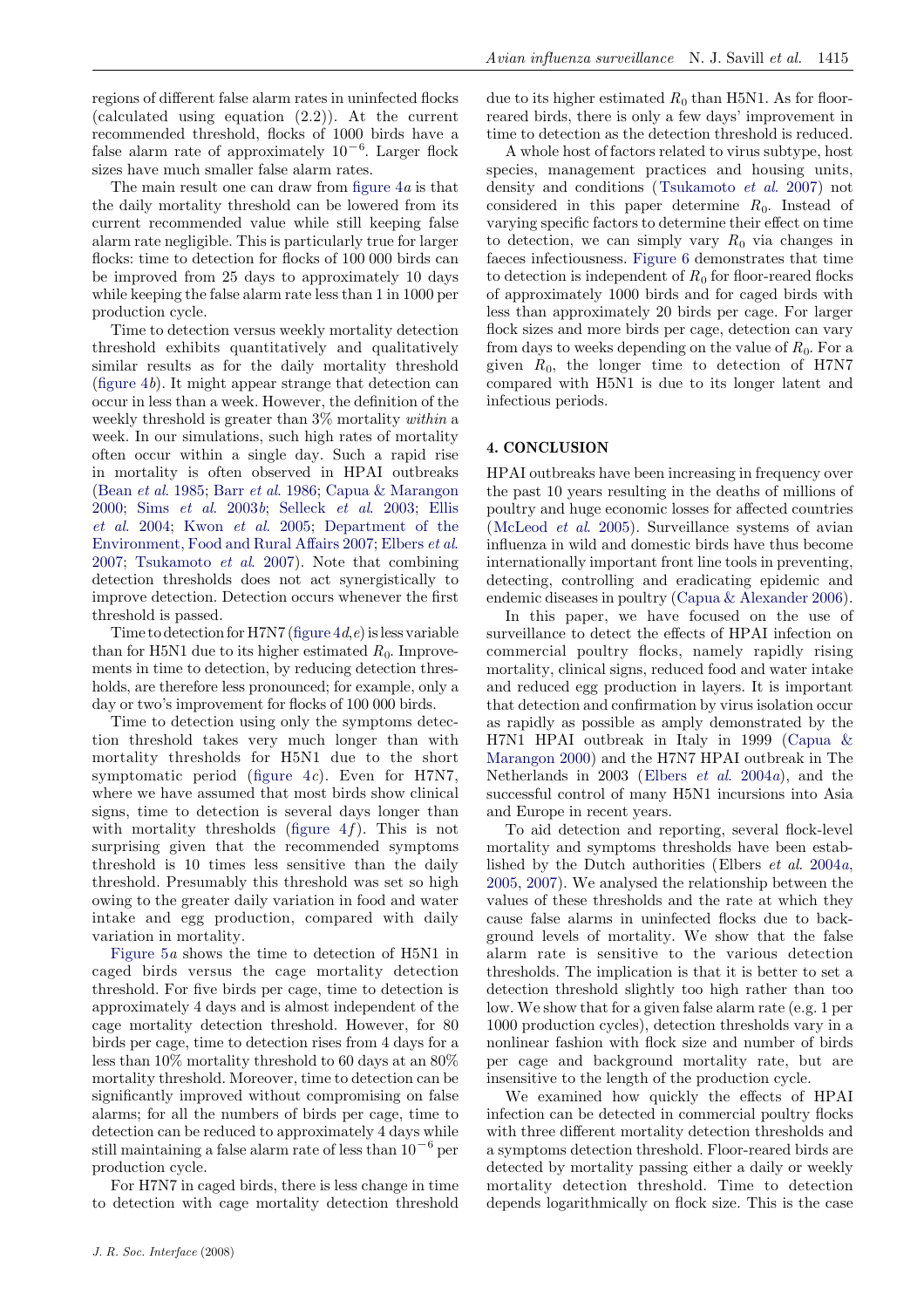<span id="page-8-0"></span>

Figure 4. Time to detection in floor-reared birds for  $(a-c)$  H5N1 and  $(d-f)$  H7N7 against  $(a,d)$  daily mortality,  $(b,e)$  weekly mortality and  $(c, f)$  symptoms detection thresholds for different flock sizes (black solid line, 1000; red dashed line, 5000; green dot-dashed line, 10 000; blue double dot-dashed line, 50 000; yellow dot-dashed line, 100 000). Values are averaged over 100 simulations. Vertical dotted lines represent current recommended thresholds. The black dashed lines in  $(a-e)$  demarcate regions of different false alarm rates in uninfected flocks. From left to right, the regions are greater than 1, between  $10^{-3}$  and 1, between  $10^{-6}$  and  $10^{-3}$  and less than  $10^{-6}$  false alarms per production cycle. Note the different y-axis scales.

when the initial contamination is small, for example infective faeces brought into a flock on someone's clothing. For a large contamination, for example by contaminated food or water, time to detection may be more rapid and independent of flock size.

Our analysis indicates that current recommended thresholds could be lowered in order to shorten time to detection in floor-reared birds. For H7N7, which has a high estimate of  $R_0$  of 208 ([van der Goot](#page-11-0) *et al.* 2005), approximately 12–24 hours can be gained without compromising on false alarms in uninfected flocks. For H5N1, which has a much lower estimate of  $R_0$  of approximately  $2.5$  ([Tiensin](#page-11-0) et al. 2007), time to detection can be improved by days, or even a few weeks for large flock sizes, without compromising on false alarms.

Although we included a detection threshold for clinical signs, clinical signs were never detected before rising mortality in our simulations. This is not surprising since the daily and weekly mortality detection thresholds are 10 times more sensitive than the symptoms threshold. In fact, using clinical signs as a detection threshold is problematic. Clinical signs of HPAI are extremely variable, depending on species, age, virus subtype and the presence of other diseases.

[2004](#page-11-0)b). This dramatic variation would introduce too much error into detection and probably contribute to an increase in false alarms. Elbers et al[. \(2007\)](#page-11-0) reported that a decrease in food or water intake was often seen in H7N7-infected flocks a day before rising mortality was observed, although at what level was not noted. They suggested that the observation of clinical signs within a flock should trigger closer scrutiny of the flock in order to respond rapidly to rising mortality if it occurs. During this work, we realized that the recommended

Infected birds may die with no obvious signs or they may show many diverse clinical signs ([Elbers](#page-11-0) *et al.*)

detection thresholds were too insensitive to trigger early detection in caged systems. We therefore recommend an additional mortality detection threshold for caged systems. The reason a cage mortality detection threshold is more sensitive than other thresholds is that deaths are spatially clustered in a small subgroup of the flock and are therefore easier to observe. A value of approximately 50% dead birds in a single cage should be easily detected in commercial caged flocks and prevents excessive false alarms in uninfected flocks ([figure 2](#page-5-0)). Time to detection is generally faster than in floor-reared flocks because most early deaths occur in small easily monitored cages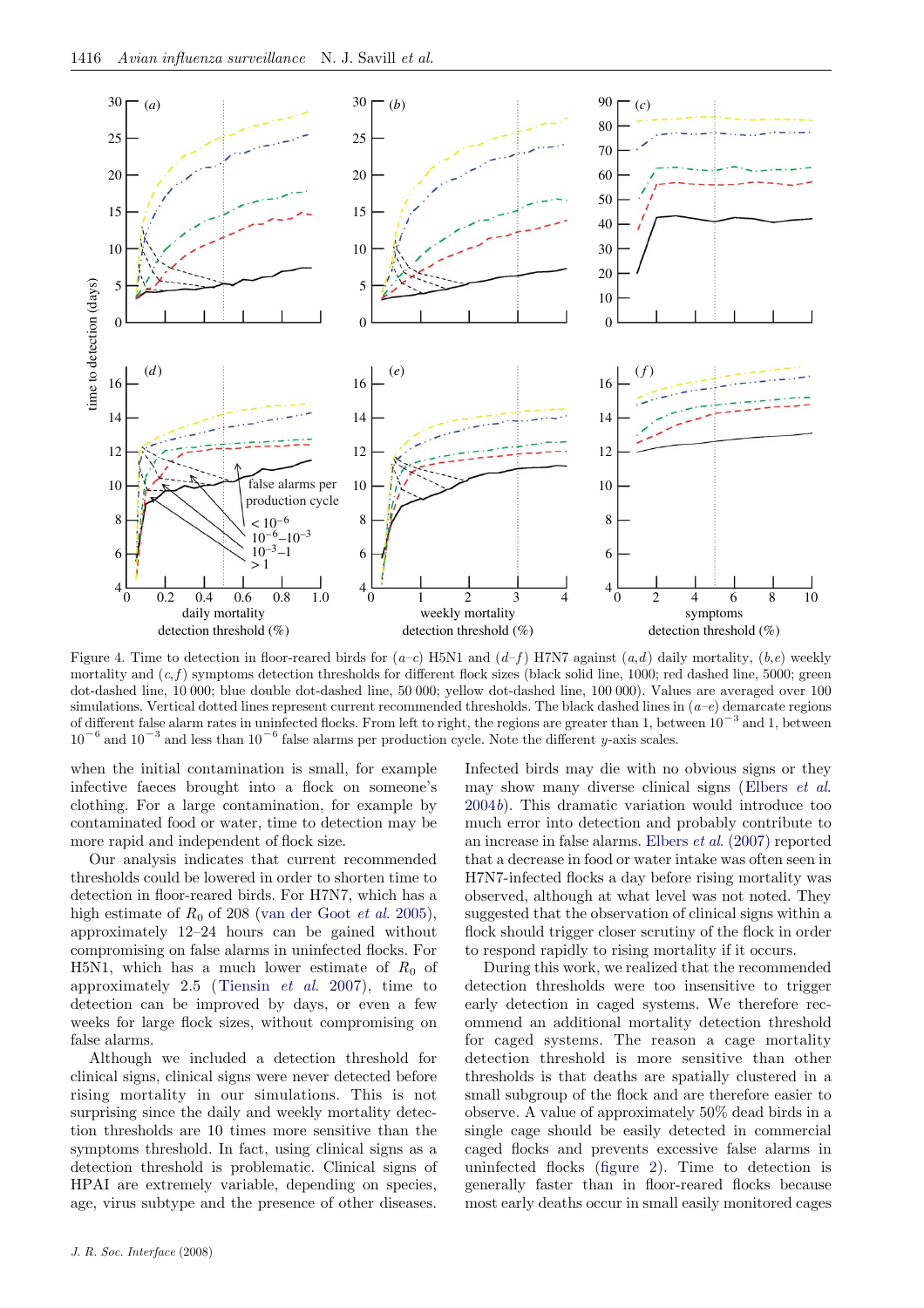<span id="page-9-0"></span>

Figure 5. Time to detection in caged birds for (a) H5N1 and (b) H7N7 against cage mortality detection threshold for different numbers of birds per cage (black solid line, 5; red dashed line, 10; green dot-dashed line, 20; blue double dot-dashed line, 40; yellow dot-dashed line, 80). See the legend of figure 4 for the explanation of regions of differing false alarm rates (the regions in the H5N1 plot are mostly hidden below the five birds per cage (black solid) curve). Note the different y-axis scales.



Figure 6. Time to detection against  $R_0$  for  $(a,b)$  floor-reared birds and  $(c,d)$  caged birds for  $(a,c)$  H5N1 and  $(b,d)$  H7N1 for different flock sizes (black solid line, 1000; red dashed line, 10 000; green dot-dashed line, 100 000) or birds per cage (black solid line, 5; red dashed line, 10; green dot-dashed line, 20; blue double dot-dashed line, 40; yellow dot-dashed line, 80) and detection thresholds set to current recommendations. Note the different y-axis scales.

rather than a large open area containing thousands of birds. As for floor-reared birds, time to detection can be improved by lowering the detection threshold without compromising on false alarms. For H7N7, we predict an improvement of only a few days when there are more than approximately 20 birds per cage and there is little improvement at lower densities. For H5N1, we predict that very little improvement can be made for less than approximately 20 birds per cage; however, several weeks can be taken off time to detection for higher densities.

Our results indicate that time to detection is sensitive to changes in  $R_0$  for  $R_0 < 10$  and relatively insensitive above 10 (figure 6); the smaller  $R_0$  is, the longer detection takes. However, for low  $R_0$ , time to detection is also sensitive to mortality detection thresholds, particularly for larger flock sizes in floorreared birds and high numbers of birds per cage in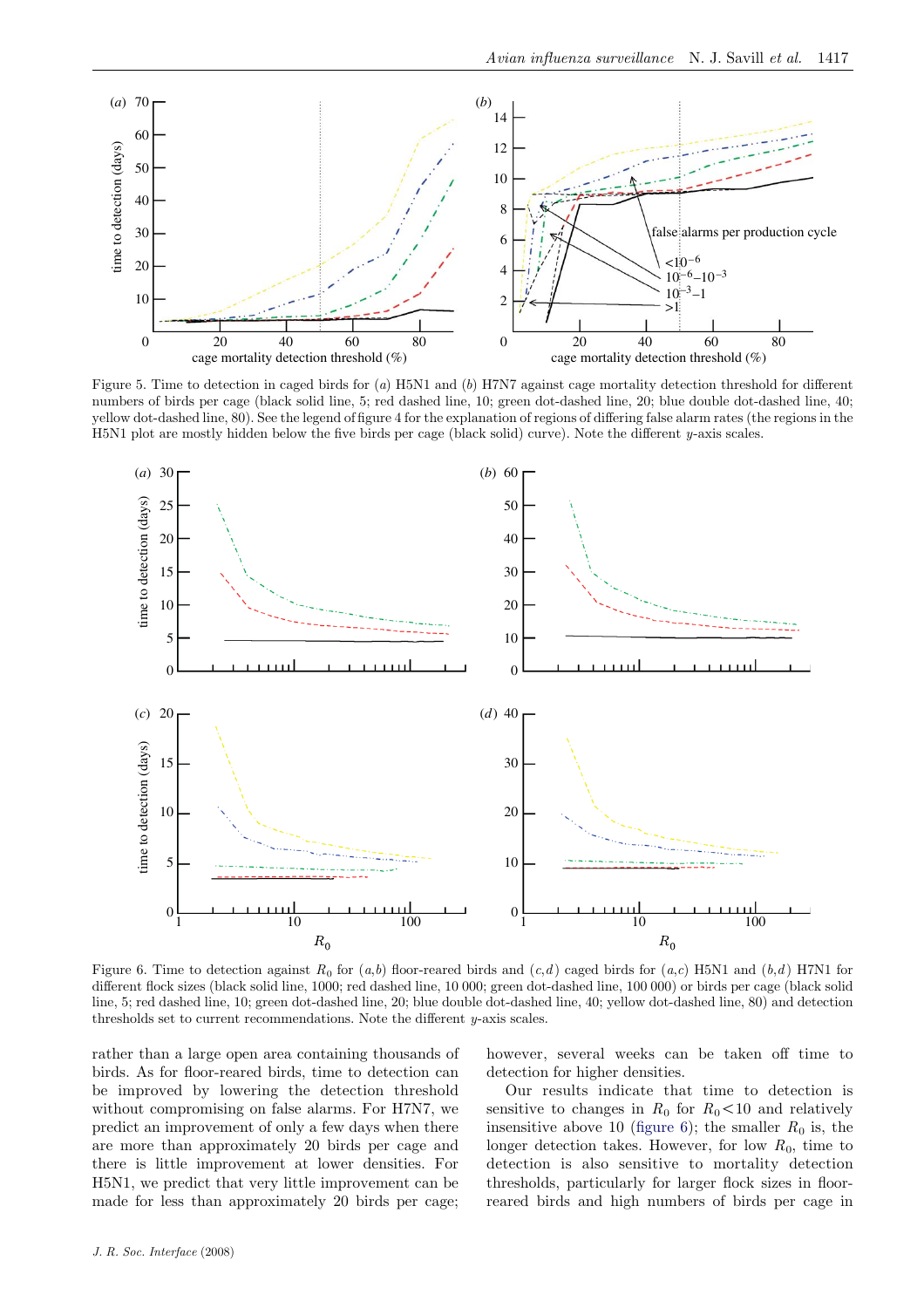<span id="page-10-0"></span>caged systems; thus, by lowering detection thresholds, we predict that time to detection can be improved by days or even weeks without compromising on false alarms in uninfected flocks. When  $R_0$  is high, we predict that time to detection can be improved by only a day or two, and only then for large flock sizes or high numbers of birds per cage.

There have been two recent H5N1 outbreaks in the UK both in turkeys: one in January 2007 and another in November 2007. The epidemiological investigation of the January outbreak found that a shed of 7119 turkeys became infected somewhere between 22 and 25 January. Some birds were 'off colour' on 27 January and mortality was  $0.18$ ,  $2.2$  and  $12\%$  on 30 January, 31 January and 1 February, respectively. Disease was notified on 1 February. Based on current recommended mortality thresholds, notification occurred on the appropriate day. Our model predicts that detection would have occurred approximately 11–12 days postinfection in chickens, or approximately during the week beginning 4 February: at least 3 days after actual detection. This discrepancy could be because turkeys are generally more susceptible to AI compared with chickens ([Tumpey](#page-11-0) et al. 2004; Balicer et al. 2007). Alternatively, multiple turkeys may have been initially infected as the route of infection was likely to have been contaminated wild birds or rodents entering the shed. Unfortunately, the epidemiological investigation of the November outbreak was unable to trace the source of infection. This meant there was no estimate of when the turkeys were initially infected.

Although reducing the detection thresholds to improve time to detection is theoretically possible, in practice there are some difficulties. To calculate thresholds for a certain false alarm rate for a particular flock is not simple. However, pre-printed tables or graphs such as in [figure 2](#page-5-0) can be easily referred to in a commercial situation. Moreover, we have assumed a constant death rate of birds over a production cycle, which implies that the number of bird deaths is binomially distributed. In reality, chickens and layers have a peak in mortality in the first week post-hatch and thereafter layer mortality tends to be low throughout rear and production with a slight rise as the birds age. Chicken mortality tends to rise again more rapidly towards week 5 in the production cycle. However, it is feasible that detection thresholds can be adjusted throughout the production cycle to take these predictable variations into account.

In reality, the use of mortality detection thresholds may not be strictly adhered to by farmers. [Elbers](#page-11-0) *et al.* [\(2007\)](#page-11-0) have noted that some farmers still ignore the early detection system put in place during the H7N7 epidemic in The Netherlands. Moreover, rising mortality can be caused by other avian diseases and stress conditions leading to a hesitation to notify. Notwithstanding this, the results we describe here have relevance in informing the implementation of an early detection system. It gives policy makers a quantitative and scientific base on which to make decisions on surveillance and control. It feeds into mathematical models of between-flock transmission that are used to inform contingency planning, and contact tracing in an

epidemic can be refined based on our estimates of time to detection.

Elbers et al[. \(2007\)](#page-11-0) have highlighted the necessity for good quantification of mortality with respect to flock size as a means for rapid diagnosis of AI. We wholeheartedly agree with this sentiment, and would add that more and better quantification and reporting of all aspects of poultry rearing and key epidemiological parameters such as latent and infectious periods and transmission rates are paramount for developing evidence-based surveillance, control and prevention strategies.

[Figure 6](#page-9-0) highlights and reiterates that imperfect prophylactic vaccination that reduces  $R_0$  to just above 1 can have serious consequences for disease control (Savill et al[. 2006](#page-11-0)). Time to detection can be significantly increased compared with non-vaccinated birds with much higher  $R_0$ . This suggests that disease could spread through flocks undetected for many weeks before mortality rises above the threshold. This makes between-flock transmission much more likely and control of an epidemic orders of magnitude more difficult. It may also increase the risk of transmission to humans.

This work also has more general implications. The problem of detecting HPAI infection in commercial poultry flocks illustrates the principle that, for any disease detection system based on proxy indicators (e.g. mortality clusters), the optimal design is a function of the demography and structure of the host population. Quantitative approaches such as those developed here are therefore likely to be useful in informing the design of surveillance programmes for emerging infectious diseases in any host population, including humans.

We would like to thank Nick Sparks from the Scottish Agricultural College, Arjan Stegeman from Utrecht University, Armin Elbers from the Central Institute for Animal Disease Control (CIDC) at Wageningen University, David Swayne, USDA and the late Howard Hellig for their kind help and useful discussions. This work was funded by the Department for Environment, Food and Rural Affairs under the Avian Influenza Epidemiological Modelling and Economic Assessment initiative and by the Scottish Funding Council under the Interdisciplinary Centre for Human and Avian Influenza Research initiative.

#### REFERENCES

- Anderson, I. 2002 Foot and mouth disease 2001: lessons to be learned inquiry. London, UK: The Stationary Office.
- Balicer, R. D., Reznikovich, S., Berman, E., Pirak, M., Inbar, A., Pokamunski, S. & Grotto, I. 2007 Multifocal avian influenza (H5N1) outbreak. Emerg. Infect. Dis. 13, 1601–1603.
- Barr, D. A., Kelly, A. P., Badman, R. T., Campey, A. R., O'Rourke, M. D., Grix, D. C. & Reece, R. L. 1986 Avian influenza on a multi-age chicken farm. Aus. Vet. J. 63, 195–196. [\(doi:10.1111/j.1751-0813.1986.tb02976.x\)](http://dx.doi.org/doi:10.1111/j.1751-0813.1986.tb02976.x)
- Bean, W. J., Kawaoka, Y., Wood, J. M., Pearson, J. E. & Webster, R. G. 1985 Characterization of virulent and avirulent A/Chicken/Pennsylvania/83 influenza A viruses: potential role of defective interfering RNAs in nature. J. Virol. 54, 151–160.